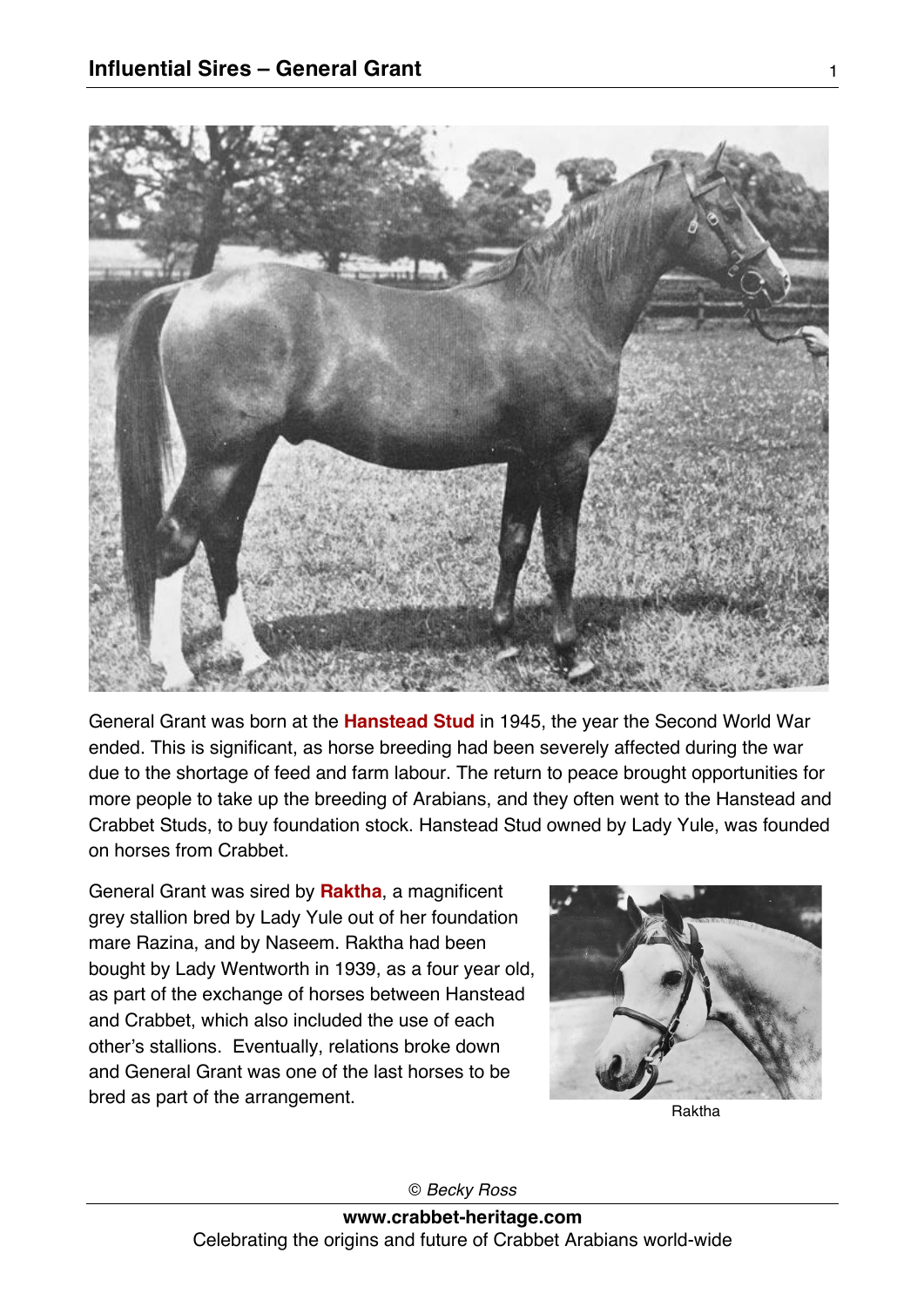General Grant was a very correct horse and this quote form lady Anne Lytton in his obituary says it all *" His conformation was faultless and he had perfect legs which he handed down to everyone of his foals."*

General Grant's dam was Samsie, a bay mare by Riffal out of Naxina. Samsie was a very good mare who traced in the tail female line to Narghileh, who possessed the ability of so many 'N' line – to produce great stallions. Naxina (Skowronek – Nessima) had four excellent daughters and two outstanding sons – Naseel and Grey Owl. Samsie had 6 foals, of which General Grant was the only one by Raktha. All Samsie's other foals were by Rissalix or his sons, including Samson by Count D'orsaz , who has lines breeding today through his son Prince Saraph and Samaveda by Blue Domino, who produced the exquisite mare Amaveda by Count Rapello.

## **South Africa**

General Grant was used quite extensively at Hanstead, as well as by a few outside mares. Twenty-six pure-bred foals were registered up to 1957, when **Gladys Yule** (Lady Yule's daughter) died and many of the horses were sold. General Kasalo (ex Rikitea) from his foal crop, became the Junior Male Champion at the Arab Horse Show (UK) in 1953 before being exported to South Africa in 1954, where he was to have a huge impact on the breeding of Arabians. He sired an amazing 117 pure-bred foals. Space does not permit a full description of his successes, but worthy of mention are Chez Nous Cassandra (ex Misma) who was the dam of many successful horses with the Eibna prefix including Eibna Sorrento 1976 (ex Quimran Sorrento), Jerico Pollyana, Jerico Sherifa (ex Irexia), Chez Nous Silver Owl, Agha Nezmet, and Timarie Major Dick. Other very influential General Grant male descendants were; Grantchester ex Rafeena,Timarie Major Grant (imported in utero ex Rafeena). General Grant daughters exported to South Africa that were also influential were Endora (ex Elvira), Lanisa (ex Shamnar) and Rinessa (ex Rikitea). The latter two were important for the Quimran Stud in the 1950s and 1960s for Mr W P du Toit.

### **UK – Early General Grant daughters**

One of General Grant's early foals was El Attary, a chestnut mare (1951) ex Al Akhira, who is principally known for producing the pretty little stallion El Attorlando by Count Orlando, who was bred by Mrs I M Yeomans. He was bought by Mrs E.M Thomas and used on some of her mares, producing Elinda ex Indira. Ambarla (El Attorlando – Magic Amber) had a descendant, Marlak Magic Aura (Ben Marlak – Rosa Aura) in the parade at the Crabbet Convention 2002. He has another cross the General Grant through Ginetta. Prince Kharambeau, is a descendant of El Attorlando worthy of mention as an endurance horse ridden by the Hawes family. El Attorlando was latterly owned by used extensively by the Haywards on their mares but there do appear to be any lines breeding in Crabbet form.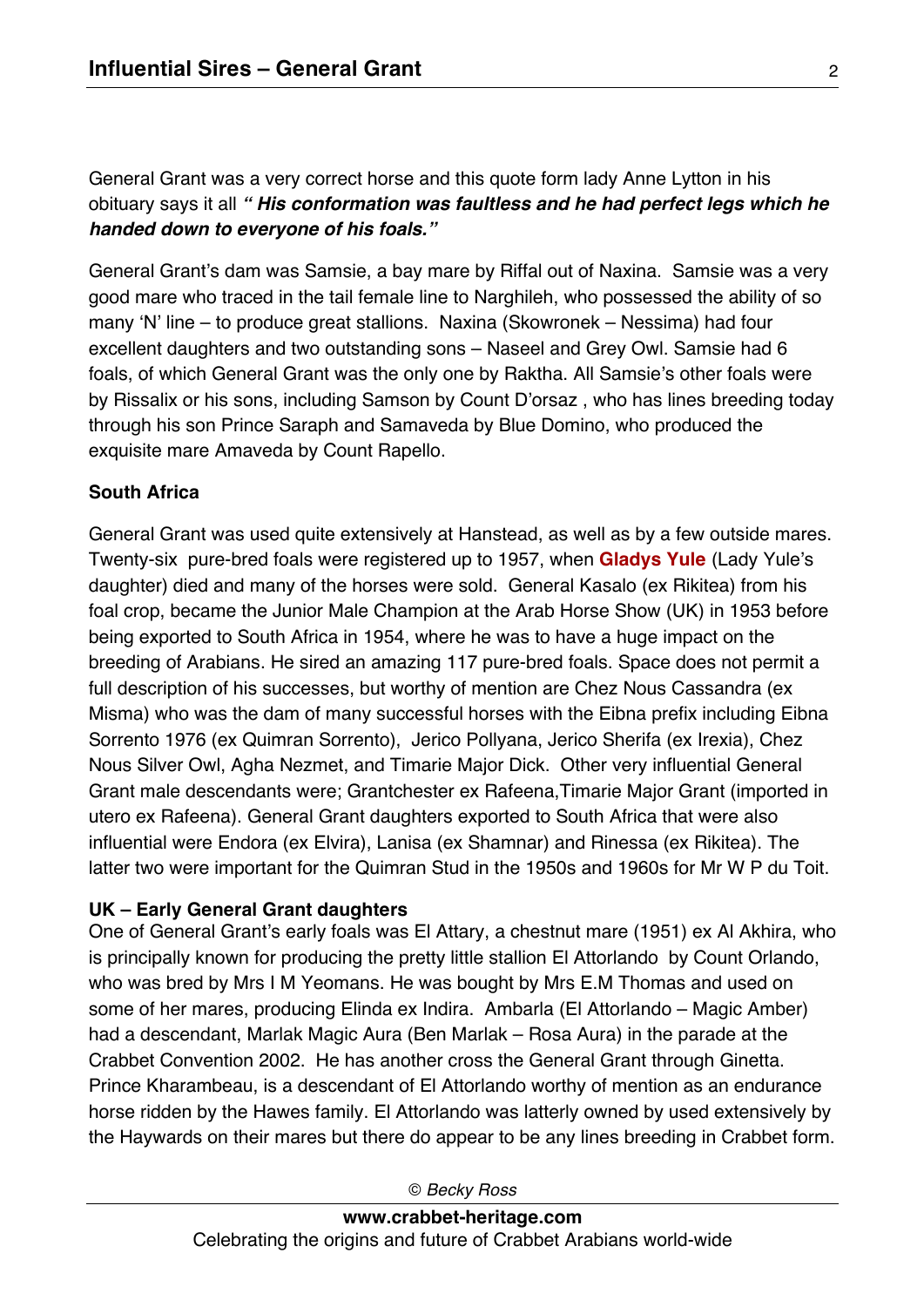Teresita (1951) ex Garance, bred 6 foals for Margaret Greely, whose Well House Stud was largely based on Hansteadbloodlines. Teresita had a very good show career including taking the Supreme Female Championship at the Arab Horse Show as a 3 year old. Her daughter Dominita (by Blue Domino) was exported to Australia where she had great success in the show-ring. Teresita then foaled Esther II (1960), a chestnut filly by Greatheart, who was a very successful brood mare for several different breeders; Mrs Thomas, the Kydds and Mrs Munday . Her daughter Jambalaya (Blue Domino) had much success in-hand and was a key mare at the Monclare Stud, where she produced well with their stallion Risslan (Oran – Rissalma). Esther II crossed particularly well with Indian King, including Delilah (1968), who was Reserve Junior Female Champion at the Arab Horse Show in 1969, Empress Josephine (1970), Indian Royal (1971), and Jonquil (1972). Delilah's daughter Shodina (1979) by Indian Treasure, was Mare Champion at the Arab Horse Show and Mare Champion in the Nations Cup in 1983.

Ambria (1952) was a daughter of Asma by Grey Owl. Ambria produced Count Ambrino, a pretty stallion by Count D'orsaz who like his sire, excelled under saddle, winning at the Royal International Horse Show. Count Ambrino was used at stud by Mrs Roberts, and his son Sir Lancelot (ex Marinella) sired 40 foals, mainly for Mrs Bowditch. Ambria is notable for being the dam of Blue Diamond (by Blue Domino), who was exported to Belgium and sired many horses for Mr Peeters. A line from Ambria continues in 75%+ form through Brighten Up (Sir Lancelot - Flare-Up), her daughter Bright and Breezy by Kactus, and grand-daughter Bright Hannah (2009) by Istafahan.

Eloia (1952) (General Grant – Elvira), was bred by Miss Yule and bought by Margaret Evans. Eloia was Supreme Female Champion in 1960 and her daughter Elara, by Stargard, was Junior Female Champion in 1965. Elara was successful under saddle before being exported to Australia as a 12 year old.

Bashida (1952) was bred by Dr Houtappel in Holland out of the beautiful mare Tehoura (Radi – Niseyra). Her first foal was Hadassa a bay mare by Rythal, she was brought to the UK as a 2 year old and joined the Fairfield Arabian Stud. There, she bred the striking stallion Hassani of Fairfield (by Rissani), who did a lot to shatter the myth that Arabians couldn't perform. He was very versatile appearing in Arabian native costume, western tack and conventional English attire. He sired 21 pure-bred foals and many top quality Anglo-Arabs and Part-Breds. Next, Hadassa had an influential daughter by Indian Magic - Soumana of Fairfield. She produced Dark Angel (by Naxif) who had Marillion Platinum Wings, a lovely mare who did well under saddle. Soumana also produced a number of offspring that helped Crabbet breeders keeping bloodlines alive, whilst avoiding too much in-breeding. These horses were Silver Silk (by Silver Scimitar), Bright Cavalier (by Bright Crown) and Achim's Silver Magic (by Silver Fahd). Silver Silk gave us Shabash, a grey stallion (1989) (by Golden Silver), who bred some beautiful horses for Geoffrey Plaister.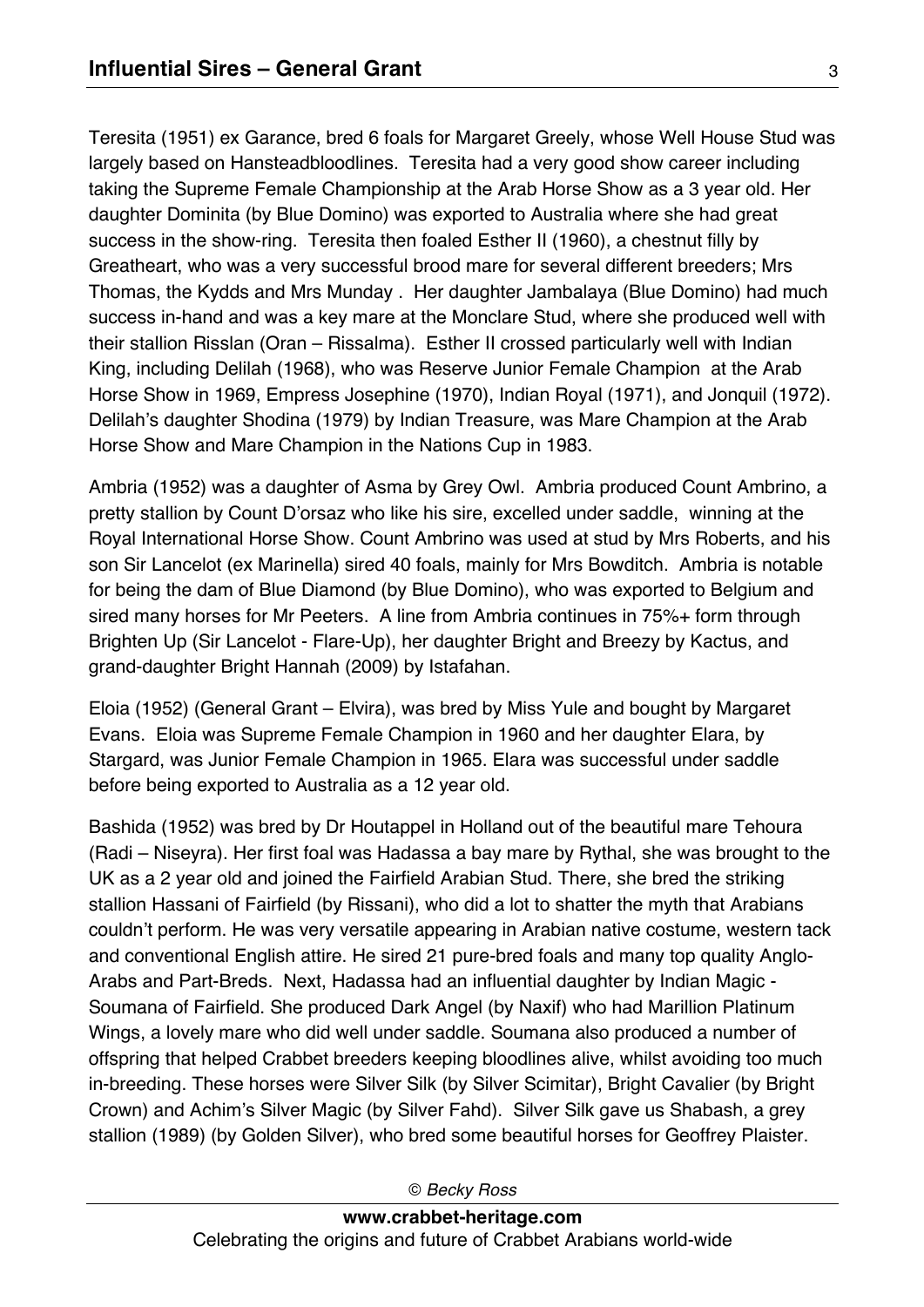Imperial Silver Lace (Shabash – Mur Es Sams) already has three foals and Silver Zaanif (by Lufti Pasha) is carrying on the line with a fine bay colt from Australian Crabbet import, Palma Benay, owned by Anna Brown. Imperial Silk (Shabash – Imperial Rietta) has also bred three foals recently, by performance stars PHA Silvern Risalm , Silva Dollar and Silvern Prince. Bright Cavalier has bred two lovely fillies for Anne Brown, Bright Star (ex Nishtar) and Bright Dawn (ex Zaharina). Achim's Silver Magic line carries on through Templars Magic Pearl (ex Hadida Pearl). Silver Seranade (St. John – Silver Silk) has a 100% Crabbet colt, Silver Djinn by Shaded Silver. Silver Silk's great grand-daughter Shayna Madel (by Zircon Nazeer) was ridden Arab Mare of the Year at HOYS in 2005. The pretty grey mare Silver Brocade (Winged Saint – Silver Silk) has done very well under saddle, so all in all, Soumana of Fairfield lines are continuing strongly, and often provide good performance horses.

Bashida's next foal was Nishida, who bred many top show horses, for the Wrights. Lishida (1960) by Ludo, was responsible for a whole dynasty of horses with the Weatheroak prefix, via her son Indian Blizzard (by Indian Magic). Many were successful in ridden showing. Very few horses remain from this branch except through Grey Sparkle (100% Crabbet), a daughter of Indian Blizzard out of Leya of Weatheroak. She has four Crabbet offspring to carry on the line. Nishida's daughter Nazif by Ludo) bred some beautiful horses, and Carrik Aviva (by Indian Magic) is the grand-dam of Ariosto (by Imad). Carrik Crystif is another of Nazif's offspring who was an excellent ridden show stallion, as well as being the sire of fairy tale stallion El Crysto (ex Mariposa). Nishida's next foal of note was Ludmilla (by Ludo) and she proved to be an exceptional broodmare (11 foals), producing Dancing Moondust and Dancing Queen by Dancing King. Dancing Queen was a truly outstanding mare, achieving great success in the show ring and through her foals. Queen's Topaz (by Midnight Gold), and Daas (by Imad) were examples of the quality she produced. Nishida's son El Santo (by Ludo) was a performance stallion as well as a good sire. Considering the number of horses bred by the Wrights, it is sobering to see how few descendants now remain in Crabbet form. Luckily, El Santo's lines continue through his 100% Crabbet son Winged Saint, who is with the Atkinsons. Another line comes through El Santo's daughter Rose Star (ex Rose Flame). Caroline Sussex has Binley Rose Gold (by Grecian Idyll) and bred Prince Santros (by Prince Sadik). Other good horses from Nishida include Ludovic and Moulton Ludyana by Ludo, and Dancing Emperor, Dancing Nizzam and Bint Nishida all by Dancing King. Of these only Bint Nishida seems to have an active breeding line in Crabbet form through Nishtar (by Jubilee Star), bred by Anne Brown. Dancing Ruzala (Manzala - Dancing Nizzorah by Dancing Nizzam) deserves a mention as a top endurance horse for Karen Jones.

General D'orsaz (1957) was out of Azella and he is notable as the sire of Farosa (1970) out of the famous Farette. Farosa had several foals by Crystal Magician including Crystal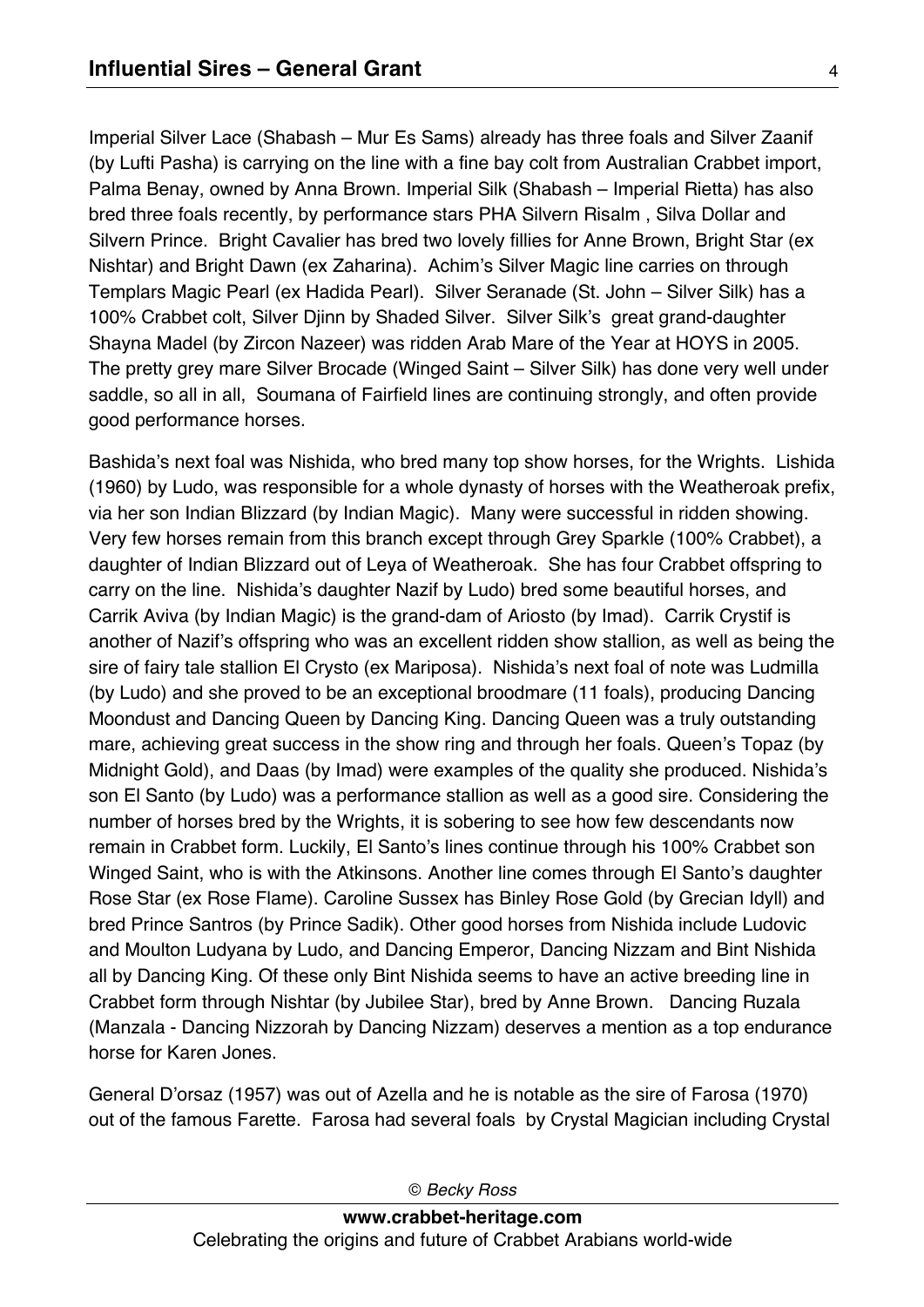Farifi (by Crystal Magician), who was the dam of Fazleta (by Gai Gaspacho), Junior Female Champion at the Nationals in 1987. Spey Crystal, a full sister to Crystal Farifi, was National Junior Female Champion in 1985. Full brother Fabberge, sired Cacharel (FaRAH'S Fantasy) who has produced Crabbet stars Storm Fantasy, (by Silent Storm) and Dark Prince and Dark Shah by Imad. Storm Fantasy is the dam of Stormlite Royale, National Crabbet Youngstock Champion 2010.

General D'orsaz continued to sire good stock and the other line that continues today in Crabbet form is through Kystal Missella (1998) a grey daughter of Sindherella, by Crystal Dandy, who is great-grandson of General D'orsaz. Krsytal Missella had a filly by Halal in 2008, so the line is continuing.

## **A new era at Briery Close Stud**

After the death of Gladys Yule, General Grant was purchased by Major and Mrs Hedley, for their Briery Close Stud in Windermere. The Hedleys had originally bred show ponies but it wasn't long before they had one of the largest studs breeding pure-bred Arabians, in the UK. The Hedleys valued the blood of Raktha, Oran and Rissalix, and their choice of breeding stock reflected this. They also introduced blood from overseas, and had a great many successes with these crosses.

The Hedley's choice of General Grant was fortuitous, given that a great many stallions from the Crabbet and Hanstead Studs, were sold abroad at the dispersal and reduction sales. Not only did he breed many great horses for the Hedleys, he was available at stud to the increasing number of new breeders. Amorella, was the first of a superb family that helped her grand-dam, Umatella (Oran-Namilla), win the Princess Muna Saddle of Honour on three occasions. Amorella was out of Domatella (Blue Domino –Umatella), and demonstrated perfectly the wonderful Raktha/Oran/ Rissalix cross. She was Junior Female Champion at the Arab Horse Show in 1967. Many of her descendants were crossed with the fashionable stallions of the time – often Spanish or Eqyptian, or were exported and thus were lost to Crabbet. Amorella's full sister Chantarella, was even more successful in the show ring. She was Reserve Mare Champion and Brood Mare Champion at the AHS Show 1972. Her best foal was probably Mikaela, a very typey filly by Mikeno. She was very successful in the show ring including Junior Female Champion but she had only one Crabbet foal that did not breed on. Chantarella had four good foals by the Crabbet stallion Orion (Oran – Dancing Diamond), again re-inforcing the success of the Raktha/Oran/Rissalix cross.

Cydella was the next full sister, and she was also very successful in the show ring. She produced the stallion Mikonos (Mikeno), who sired prize-winner Blue Sapphire (Blue Rhapsody). Cydella's daughter Farrella by Fari II , had a successful show career and her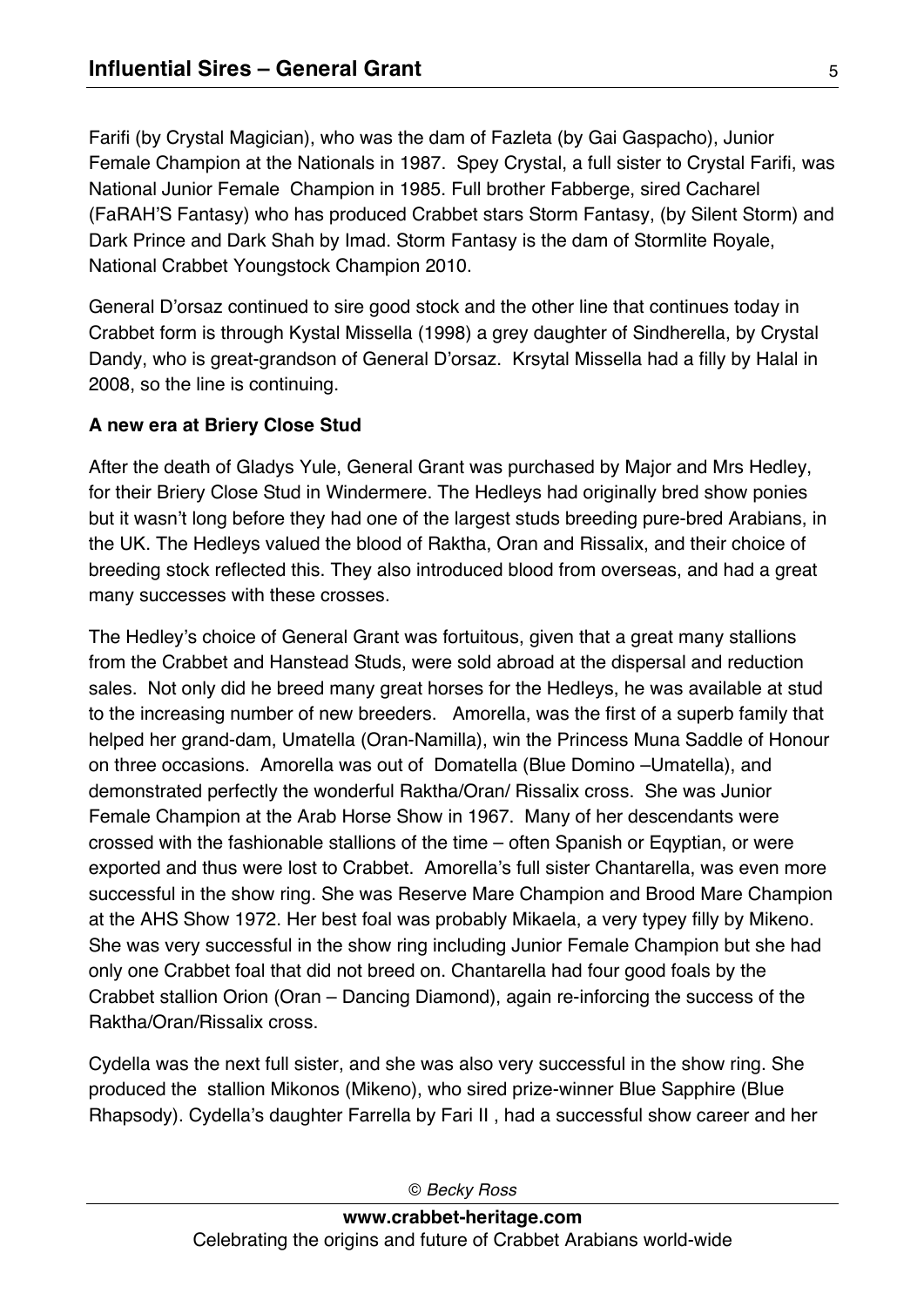daughter Refella (Count Roland) did very well under saddle. She is the dam of Sindherella (see General D'orsaz section).

Ziree El Wada (Naseel – Rose du Sable) was a very beautiful mare that the Hedleys had acquired from Mrs Nicholson. When crossed with General Grant, she produced consistently top quality horses. Zayda (1967) was exported to Holland, but she was followed by Zulka, a dark chestnut with a great expression. Zulka did very well in the show ring, whilst often competing against other superb fillies from Briery Close. Zulka proved to be a very good brood mare and her grand-daughter Zaharina (Ludomino – Zarah ex Zulka) bred some beautiful horses for Ann Brown. Fortunately, this line is secure through Zaharina's two fillies – Bright Dawn (Bright Cavalier) and Azarine (Shaded Silver). Sadly, the endurance mare Zaha (Hachim), was lost recently. Zenith , a full brother to Zulka and Zayda, was exported to Australia where he sired 71 foals. Zelda Bint Samurai 1984) (Golden Samurai – Zulka) has two crosses to General Grant, and she has two daughters by Golden Scimitar.

Although General Grant had the reputation of producing very good daughters, he did in fact produce a number of good sons. Grenadier (Blue Rhapsody) was very successful under saddle and although he only sired 6 foals, amazingly, one line survives to him through Bint Zaehebi (Autumn Royal – Richelle by Grenadier). She has produced a lovely filly for Rowena Bertram – Anna Aurelia by Marcus Aurelius.

## **Other breeders**

### **Mr and Mrs J Lewis**

Khamisa was a mare with interesting lines to Courthouse and she foaled Khamilla by General Grant. Khamilla produced the excellent stallion Myros (1972) by Song of India. Myros was Stallion Champion at the AHS Show in 1980 and sired some beautiful horses including Mohica (Golden Gilt) and Mystic Gilt (Grecian Gilt). There are very few lines remaining from Myros now .

## **Well House breeding**

Pearl Maiden (1968) was a grey mare bred by Margaret Greely who used the General Grant crossed on Rissalix mares very successfully, producing Chief Kasalo, Rinessa and Teresita from Rikitea, and Sikander Shah from Rikitea's daughter Garance, and Pearl Maiden from Perle D'or (Count D'orsaz – Garance). Pearl Maiden was bought by Mrs Linney and was successful in the show ring at National level. But it was her amazing success in producing consecutive year's champion foals by Mikeno, that she is most remembered. First was Mikeno's Pearl(1972), a grey filly who went on to produce the impressive stallion Orontes by Orion. Mikeno's Treasure followed (1975) and she had a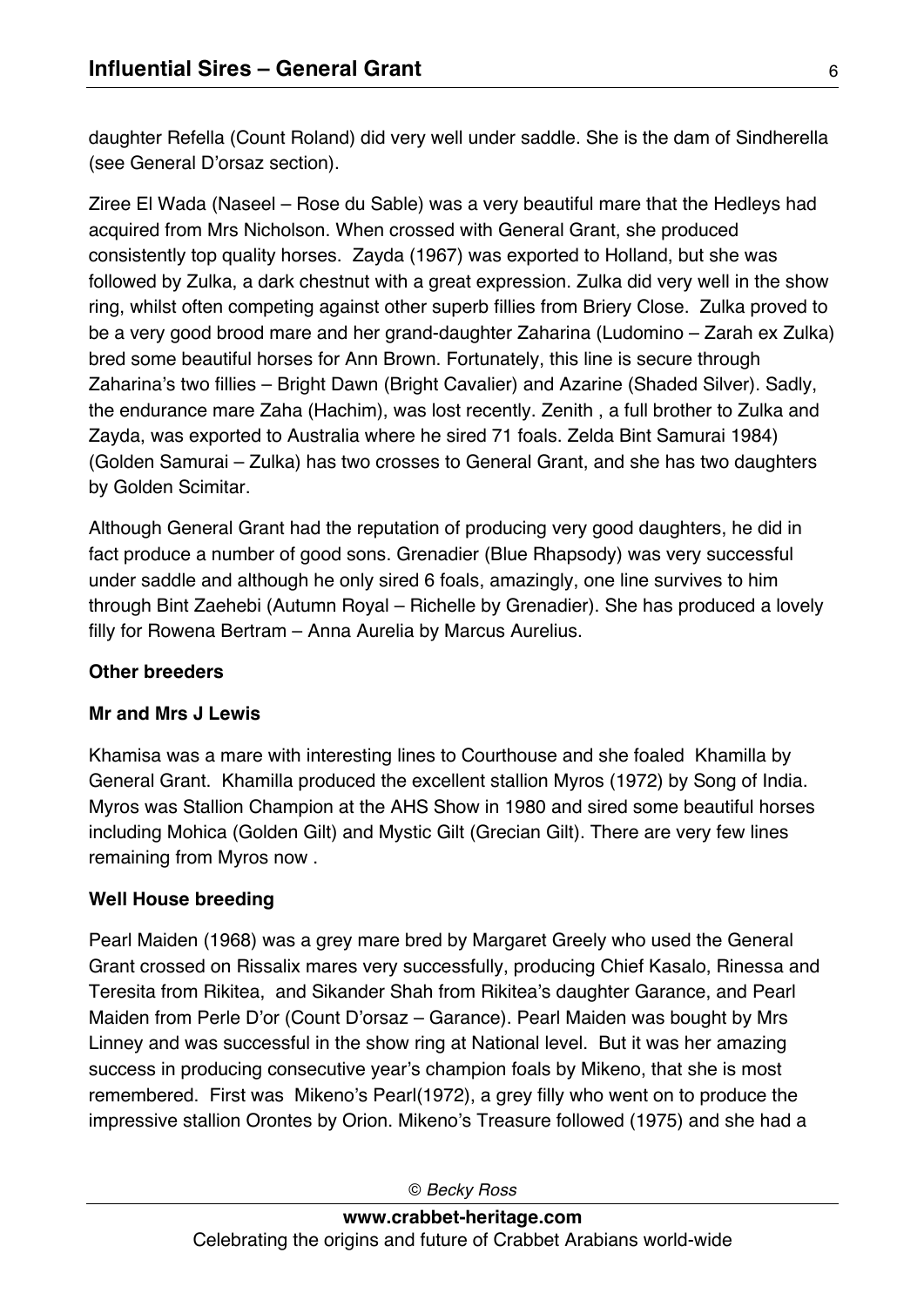Mikeela (Manex) who did well under saddle. Another filly and a colt of this breeding followed, and all of good quality. Two further foals were bred from El Meluk, Mikeno' son, but sadly, there are no lines continuing in Crabbet form today.

Another Well House mare was Silver Perle (General Grant – Indira). She had Silver Chastindi, a stunning grey stallion by Indian Silver, and had a great career under saddle. His seven foals were all colts but luckily, Silver Satyr (ex Shamasque) also a great performer under saddle, has had some female youngstock. Including Horse of the Year ridden Arabian, Silver Lil (ex Lilacs Fantasy). Indian Nuhra (Al Amik by Silver Satyr- ex Indian Sylphide) a 2002 mare, brings in the valuable blood of Blue Sylphide.

# **Angelica at Harwood**

Harwood Stud had been in existence from the early days of Crabbet with its owner Miss Lyon. When she died, the Calverts inherited the horses and used mainly Crabbet horses in the early days. Sending Consuella (Magnet - Misery) to General Grant resulted in the very influential Angelica (1966). She produced the very good stallion Taqah (1971) by Indian Flame. He in turn sired Kasadi (ex Anna Rose), who was the cornerstone of the stud for his long life, producing many good performance horses, and stamped his stock with the 'Kasadi look'. Fairwinds Jedi (ex Silvered Rosebud) is a good example of the the Kasadi sort, with many Championships to his name, partnered by owner/rider, Lorna Ewin. Taqah also sired Amboselli (ex Saera), who whilst not having the opportunities at stud that Kasadi had, nevertheless, produced the very pretty El Sharluke who sired so many of the Marbon horses and many with that prefix carry his blood. Marbon horses are really coming to the fore in recent years, as Crabbet supporters realise the importance of the bloodlines. Marbon Mastarpiece, is a strikingly marked chestnut colt by Marbon Mastarifah out of Marbon Mead by El Sharluke. He was Reserve Overall Champion at the Welsh Crabbet Show 2010 for the Flowers. This is one area of Crabbet breeding that seems to be safe for the moment.

Many of the Taqah and Kasadi descendants were exported and particularly to Australia. However Kasadi was to stay at Harwood for the whole of his life. He made a very significant contribution the the success of the stud, and his stock were eagerly sought for riding horses. Despite siring 93 foals, it's difficult to find Kasadi descendants of breeding age today, that are at least 75% Crabbet.

Red Cavaleir , a grandson of Taqah, out of Charmane, has some youngstock in Scotland, and is flying the flag for Taqah!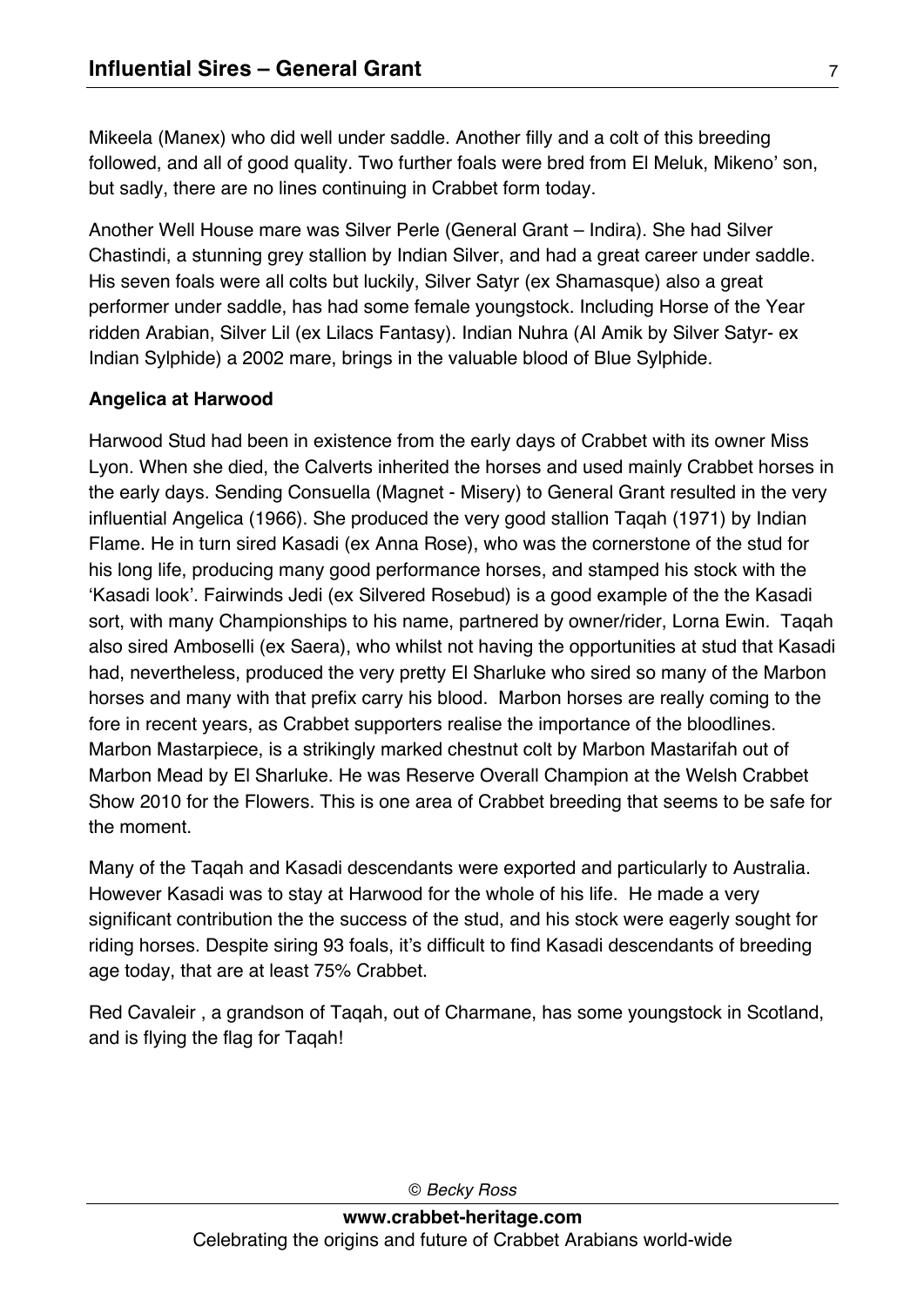### **Blue Rhapsody family**

The Hedleys had a lot of success in the show-ring with a series of full sisters by General Gant and out of Blue Rhapsody (Blue Domino – Roxelana). Rhapsody in Blue (1966), Blue Satin (1970), Blue Fahion (1971) and Blue Iris, were all champions . Blue Satin is notable for her son Golden Scimitar, a chestnut stallion who has two crosses to General Grant, close up and three crosses to Blue Domino. He was successful in the show ring at a time when imported bloodlines were becoming all the rage. Golden Scimitar was owned by the Hawkhurst Stud for a time but much of his stock out of their amazing collection of mares, went to France when they moved. Unfortunately, most of their horses were lost to breeding subsequently. Scyros (ex Silver Sirocco) has one daughter by Samian Gold (Golden Samurai – Indian Cascade) in France. Golden Scimitar returned to Briery Close and thankfully has some Crabbet related offspring of breeding age. Blue Iris produced the good fillies Pallida and Siberica by Manto. Siberica's daughter Nikkita by Mehzeer, has produced two good stallions, with Eisor Zigzak being one by Zibak.

#### **Silindra**

Stellata was a double Raktha chestnut mare (1969) ex Silindra, who was another of the Hedley's strong string of show horses. Her first foal Forna (by Fari II) was exported to Australia where she had 11 foals. Her full sister, Lindora (1970) had a daughter Roselinda, who bred two good fillies for Diane Ellis.

### **The Kydds**

The Kydds had bred their own dynasty of horses based on Indian King crossed with Dancing Sunlight/Dancing Shadow – the dancing twins by Dargee. Andante, who was out of the former mare, was successful in the showring, and like her full sisters, nicked very well with General Grant. Her daughter Safina (1971) had Myah (by Militaire) who is the dam of the beautiful in-hand and ridden mare, Maiad (by Imad).

Full sister to Andante, Tarantella had Aria by General Grant in 1971. She was Reserve Junior Female Champion in 1973. Her son Militaire (by King Cotton Gold) was an excellent stallion who won the 3 year old colts in the Nations Cup at Ascot in 1980. Militaire produced the outstanding ridden stallion Mareschal (ex Charming Shadows). Mareschal sired some beautiful horses for Mrs Connor, including Mareesah, who was the dam of Aazari. Militaire was also the sire of Mitre, a very correct stallion who was exported to Saudi Arabia where he had 21 foals. Dancing Solitaire (ex Blue Spring) had Kosmos (by Aboud) and he has several Crabbet youngsters, of which Kariqa (ex Sariqa) and Raziqa (ex Zariqa), are Crabbet Class winners.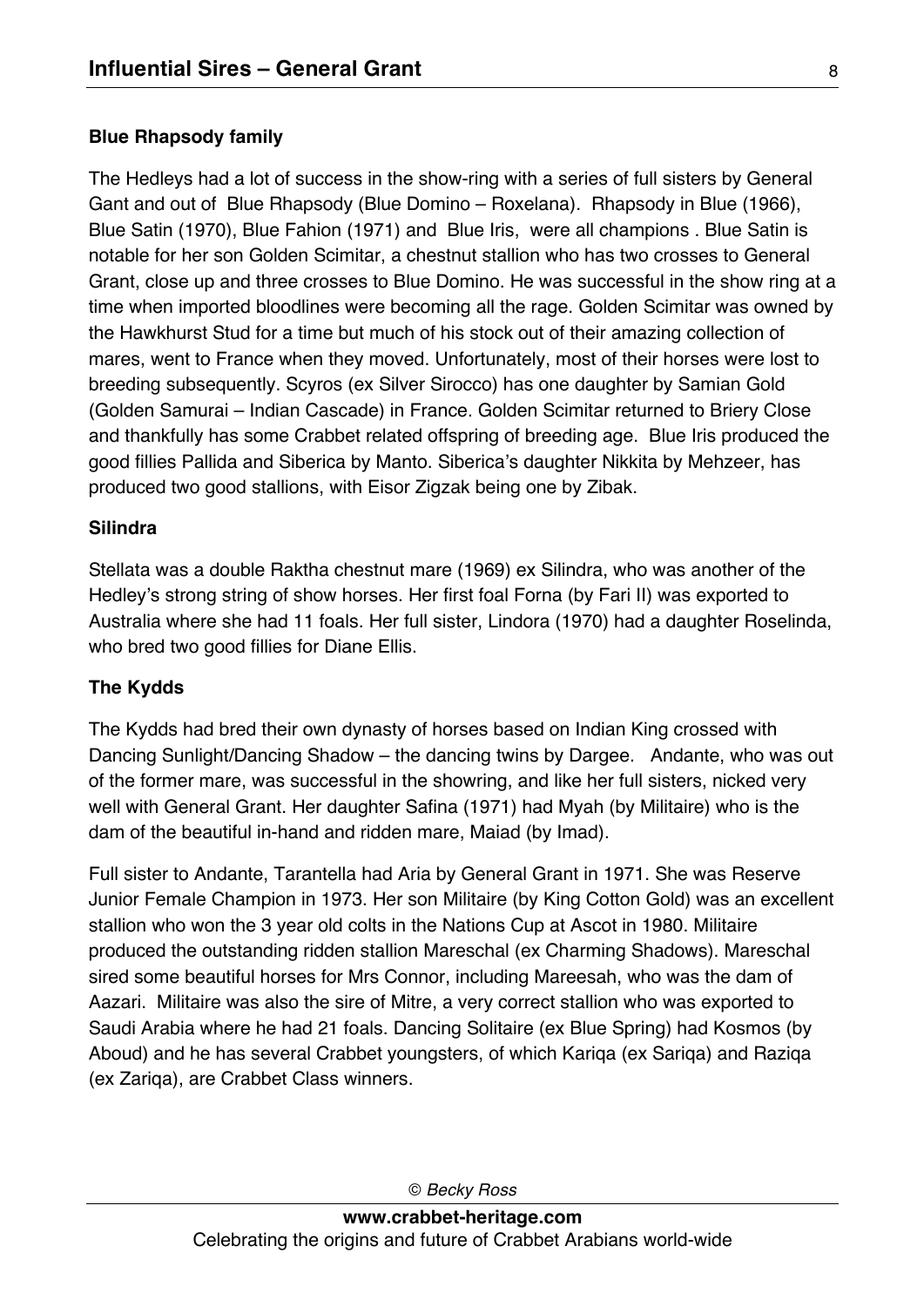## **General Gold**

General Gold was in General Grant's last foal crop and he was his outstanding son in the UK. He had an exceptional showing career and was Supreme Male Champion in 1979 at the Nationals. He was bred by Mrs Carline Murray from her very successful Golden Treasure, who won in-hand at the highest level. Once again the cross of General Grant on Blue Domino gave a superb result. General Gold had his sire's very correct conformation and great shoulder, and Golden Treasure's style. He had outstanding movement, which probably accounts for the performance success of many of his descendants. General Gold did what his sire struggled to do (in the UK at least) – to consistently produce top class stallions. General Gold's best known sons were; Golden Cavalier 1977 (ex Crystal Gold), Golden Samurai 1978 (ex Amaveda), Valiant Gold 1979 (ex Dreaming Gold), General Lee Gold 1980 (ex Leda), Golden Sunfire 1984 (ex Sunset), exported to the USA and Elegant Gold 1987 (ex Bright Marina).

Golden Cavalier was bred by Mrs Murray and bought by Mrs Cooke. He nicked extremely well with Mrs Cooke's mares, particularly those by Ahmoun and many of his descendants have gone on to excel in performance. Jane Kadri bred Golden Cavalier's most famous foal – the incredible Imad (ex Ivory Wings). Much has already been written about this wonderful stallion who had an outstanding performance career, as well as breeding many beautiful athletic horses. Diana Whittome had Imad from a foal and he has crossed extremely well with her female stock descended from Tarantella. Canto, a grey stallion by Imad ex Carillion, still stands at stud and has a beautiful daughter Silver Cantata (ex Silver Sheba) . Daas, also bred by Jane Kadri, (ex Dancing Queen), is an impressive stallion who has some promising youngstock, including Ethaar, Overall Crabbet Champion at the Nationals last year. Maiad has already been mentioned and perfectly demonstrates the quality of Imad's offspring. Sorrento won the stallion class at the Welsh Crabbet last year and he is a horse that moves! Illuminate a beautiful grey mare ex Illarie, was Overall In'Hand Champion at the Welsh Crabbet Show in 2009. Festoon, Farfalla, Gemima, Silvern Surprise, Dhay, Illustre, Solero, Illaria, Autumn Dew, Sunlight's Imadge and Stormlite Royal are just some of the successful young horses with the blood of Imad.

Grecian Gilt (1977) was a chestnut mare by General Gold, from the illustrious Silver Gilt line mare, Golden Gilt. She has produced two excellent stallions, Mystic Gilt who sired 15 foals and the 100% Crabbet stallion Grecian Idyll (by Silvern Idyll). Grecian Idyll has a Crabbet daughter, Binley Silvern Gem (ex Lou Lou) doing well in endurance with the Hawes family and his grandson Marbon Mastarpiece, was Reserve Overall Champion at the Welsh Crabbet Show. His two foals from Silvern Princess are particularly notable, and Binley Golden Flame has already sired his first 100% Crabbet foal for Mrs Raikes in Scotland.